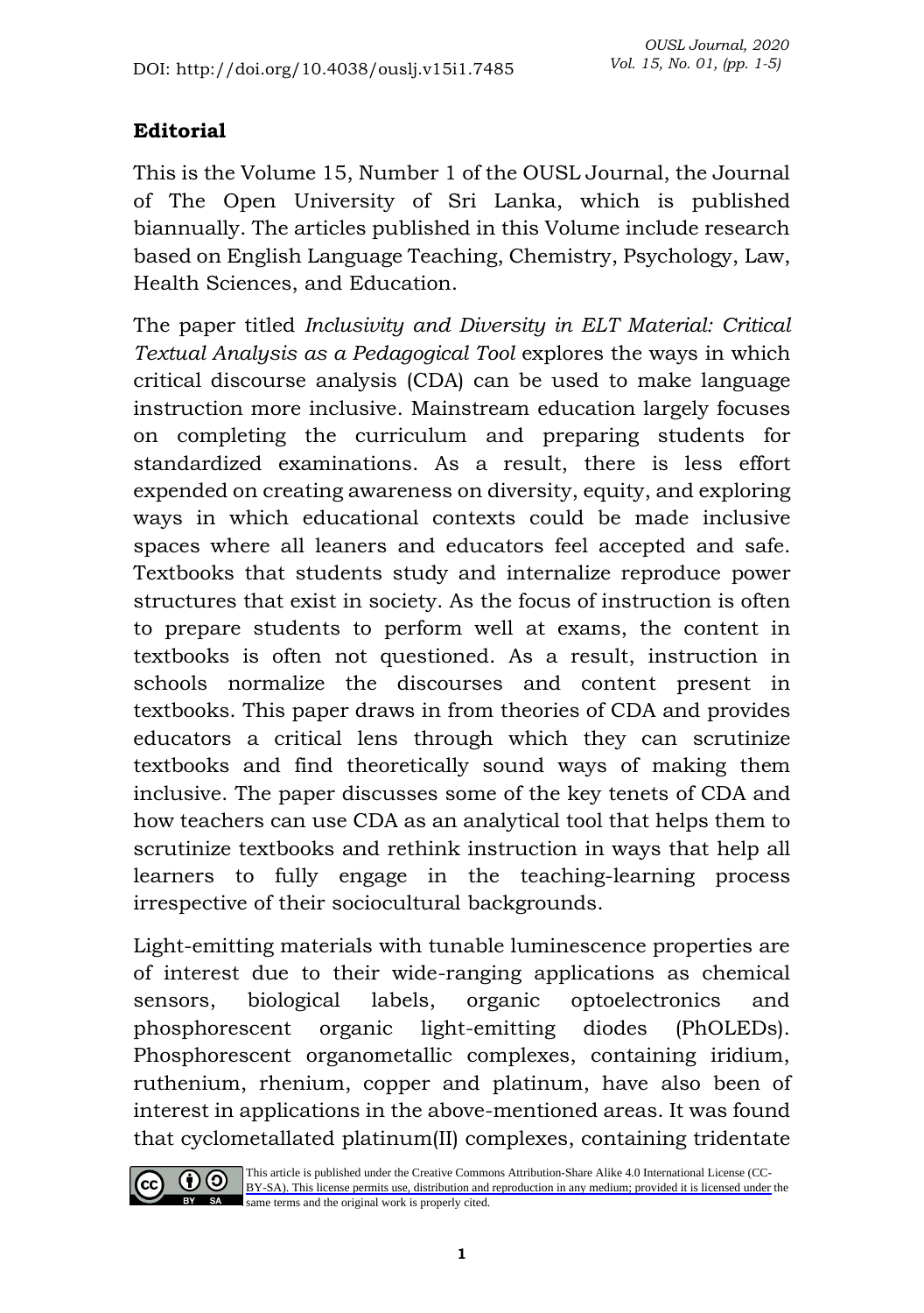NCN or NNC ligands are slightly superior for luminescence quantum yield when compared to cyclometallated platinum(II) complexes with bidentate CN ligands. In the research study *Synthesis of Cyclometallated Pt(II) Complexes of a Bulky Bipyridine Ligand*, the author has used a sterically demanding polyphenylene derivative with a bipyridyl unit to prepare several cyclometallated platinum(II) complexes. Synthesis of this pyridyl-centered polyphenylene, 3,4,5,6-tetraphenyl-2,2′-bipyridine and its coordination chemistry with rhodium and palladium had been reported previously. The objective of this study was to explore the chemistry of this ligand with platinum(II) centers in order to prepare possible photoactive luminescent complexes. This bulky ligand containing four phenyl groups was converted into a quite insoluble cyclometallated terdentate complex [(CNN)PtCl]. It was made more soluble by replacing the chloride ligand to produce the corresponding trifluoroacetate and acetylide. Introduction of a neutral ligand such as pyridine or phosphine generated more soluble salts of the type  $[(CNN]Pf(L')]PF_6$  where  $L' = PPh_3$ , 4dimetylaminopyridine. A binuclear complex, bridging two (CNN)Pt units with bis(diphenylphosphino)methane was also prepared. All complexes were characterized by a combination of elemental analysis, Infra-Red, Mass and Nuclear Magnetic Resonance spectroscopy. Two of the key complexes were characterized by Xray crystallography.

Emotions play an important role in human life. The aim of paper titled *Emotional Experiences and Expressions of Individuals in the Sri Lankan Context: The Roles of Gender, Culture and Religion,* was to explore the emotional experiences and expressions of individuals, the variation in emotional expressions in different social relationships, and individuals' perceptions about the cultural and religious appropriateness of expressing certain emotions. In this study, the researchers examined how often individuals experience basic emotions and some secondary emotions, to what extent they think that they can express these emotions, the appropriateness of expressing basic emotions to individuals in various relationships, and the appropriateness of feeling and expressing basic emotions according to their cultural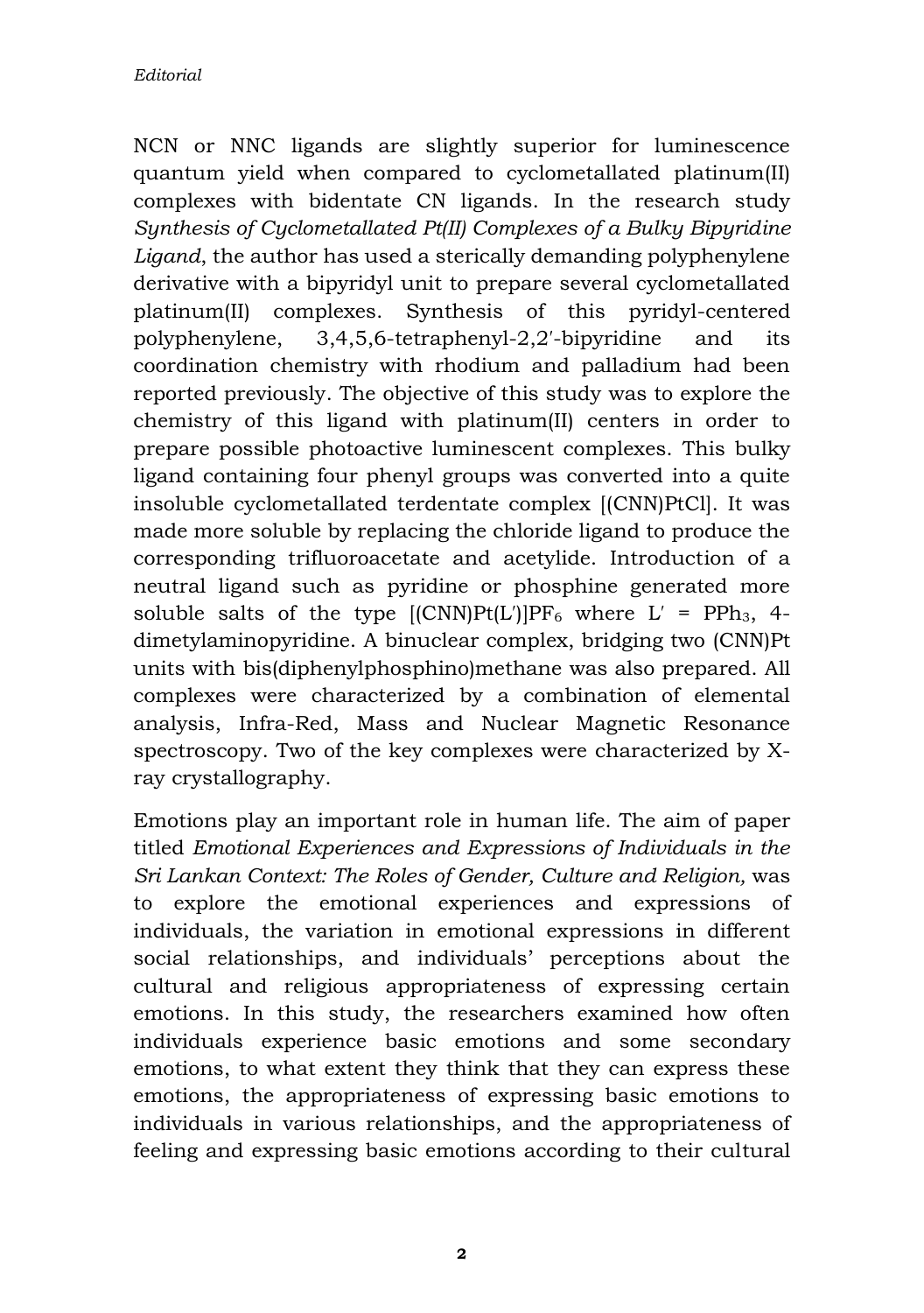and religious backgrounds. Findings of this study suggested significant gender differences in experiencing and expressing emotions and provided further evidence for previous findings in relation to the gender difference in experiencing certain emotions. In addition, there were significant relationships between feeling and expressing some basic emotions. It was found that individuals tended to choose what is appropriate and inappropriate in relation to their relationships with other members in the social environment. Findings also revealed that individuals accepted the experience and expression of some emotions according to their cultural and religious backgrounds suggesting that both cultural and religious backgrounds influence individuals' emotional experiences and expressions. Emotion has a biological base; however, it seems that individuals' emotional experience is influenced by the socio-cultural environment in which they live. Culture shapes the way individuals experience and express emotions in different social situations. Present findings strengthen the evidence of the influence of some socio-cultural factors on emotional experience and expressions of individuals and thereby emphasizing the importance of utilizing a cultural approach in understanding emotional experience and expressions of individuals in a given culture.

The paper, *The Need for Reforming the Sale of Goods Ordinance of Sri Lanka: A Comparative Analysis*, is a comparative analysis on the Sale of Goods Ordinance, No. 11 of 1896 which governs the sale of goods in Sri Lanka. The author followed the traditional black letter approach of socio-legal research. The Sri Lankan Ordinance is a copy paste of the English Sale of Goods Ordinance of 1893. Although the English law related to sale of goods has been amended with the modern-day developments, the Sri Lankan Ordinance has remained the same even after a century and more. The static nature of the Sri Lankan SGO has led to several crucial problems. The research discusses the nature of selling goods, geographical limits related to sale of goods and finally the methods by which sales are concluded. Even though the remedies are there to protect the parties under the SGO, there are loopholes which need to be addressed by amendments to the SGO. Therefore, the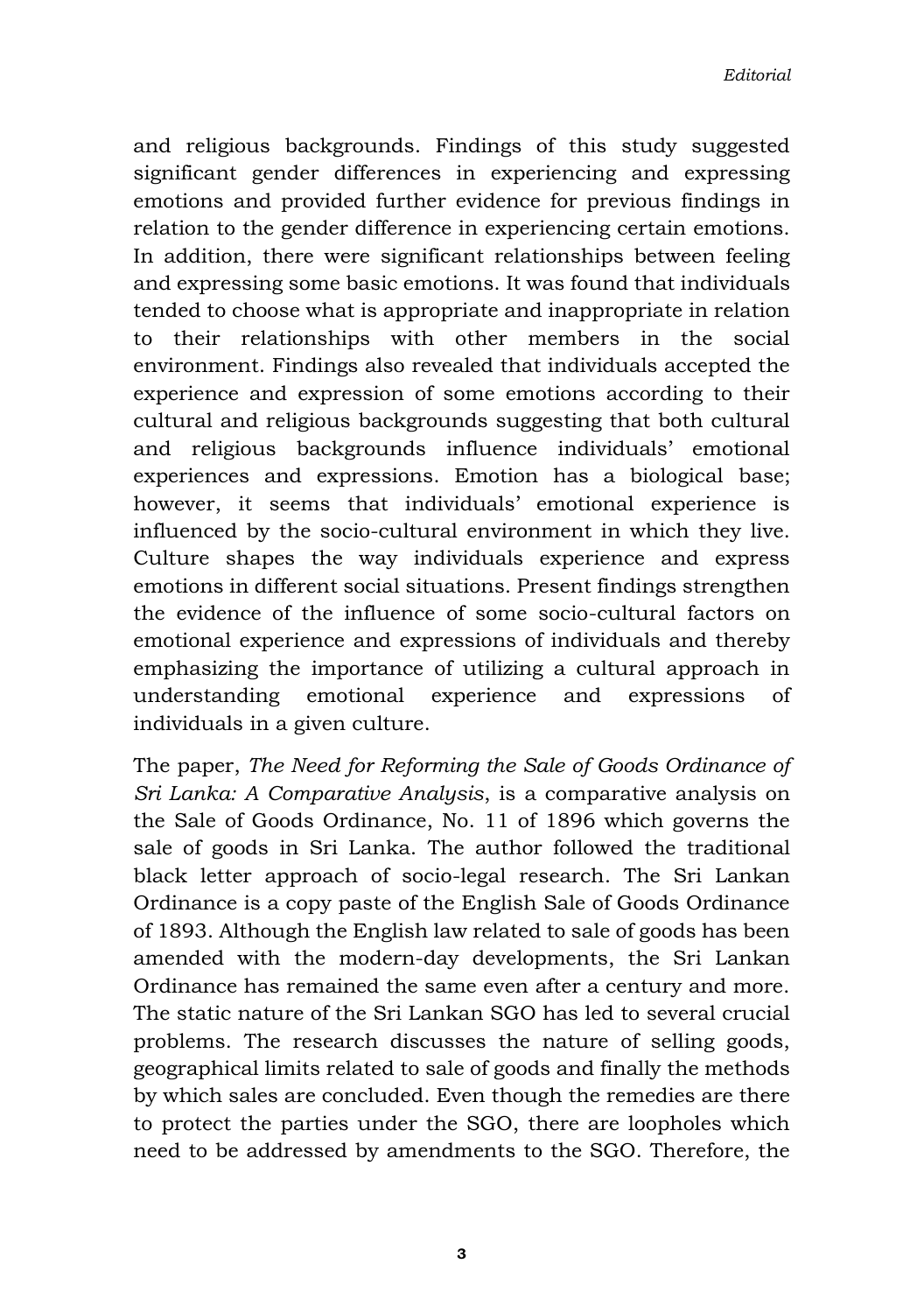research discusses the remedies introduced to the parties by addressing the identified loopholes. In all the above situations, this research offers many statutes currently used in Sri Lanka such as Electronic Transactions Act, No. 19 of 2006, Consumer Affairs Authority Act, No. 9 of 2003 etc. for comparative purposes and at the same time, discusses and compares the laws related to sales of goods in the UK with those of Sri Lanka. Finally, the research in its conclusion offers suitable recommendations to the laws related to sales of goods in Sri Lanka and emphasizes that the Sri Lankan law related to sale of goods should be amended to reflect the latest needs in the commercial world.

Bacterial infections are one of the main causes of human diseases. Especially, catheter-associated urinary tract infections caused by biofilm producing bacteria are the most commonly reported hospital-acquired infections. Biofilm is defined as accumulation of the microbial organisms that is permanently attached to biotic and abiotic surface and generally enclosed in self-produced extracellular polysaccharide substances. Indwelling urinary catheters support to increase therapeutic results of patients, however, these devices are more prone to colonization by biofilm bacteria. Catheterized urinary tract provides ideal conditions for the development of biofilm populations. Moreover, Biofilm on urinary catheters results in persistent infections that are resistant to antimicrobial therapy. If the infection is not treated, it may consequently lead to bacteraemia, bacterial vaginosis, chronic renal infection, acute pyelonephritis, bladder cancer and in certain cases death.

Nowadays mortality rates are increasing and there is an urgent requirement to develop strategies to prevent and eradicate biofilm production on urinary catheters. The knowledge of biofilm formation on catheters and antibiotic resistance profile of bacterial species are most important to find new techniques in therapeutic use. However, several studies indicate that microbial studies alone will not eradicate catheter- associated urinary tract infection. Antifouling and biocidal coatings on the catheters are currently being investigated and it has been proved that herbal products also express anti-biofilm activity. Therefore, considering the magnitude